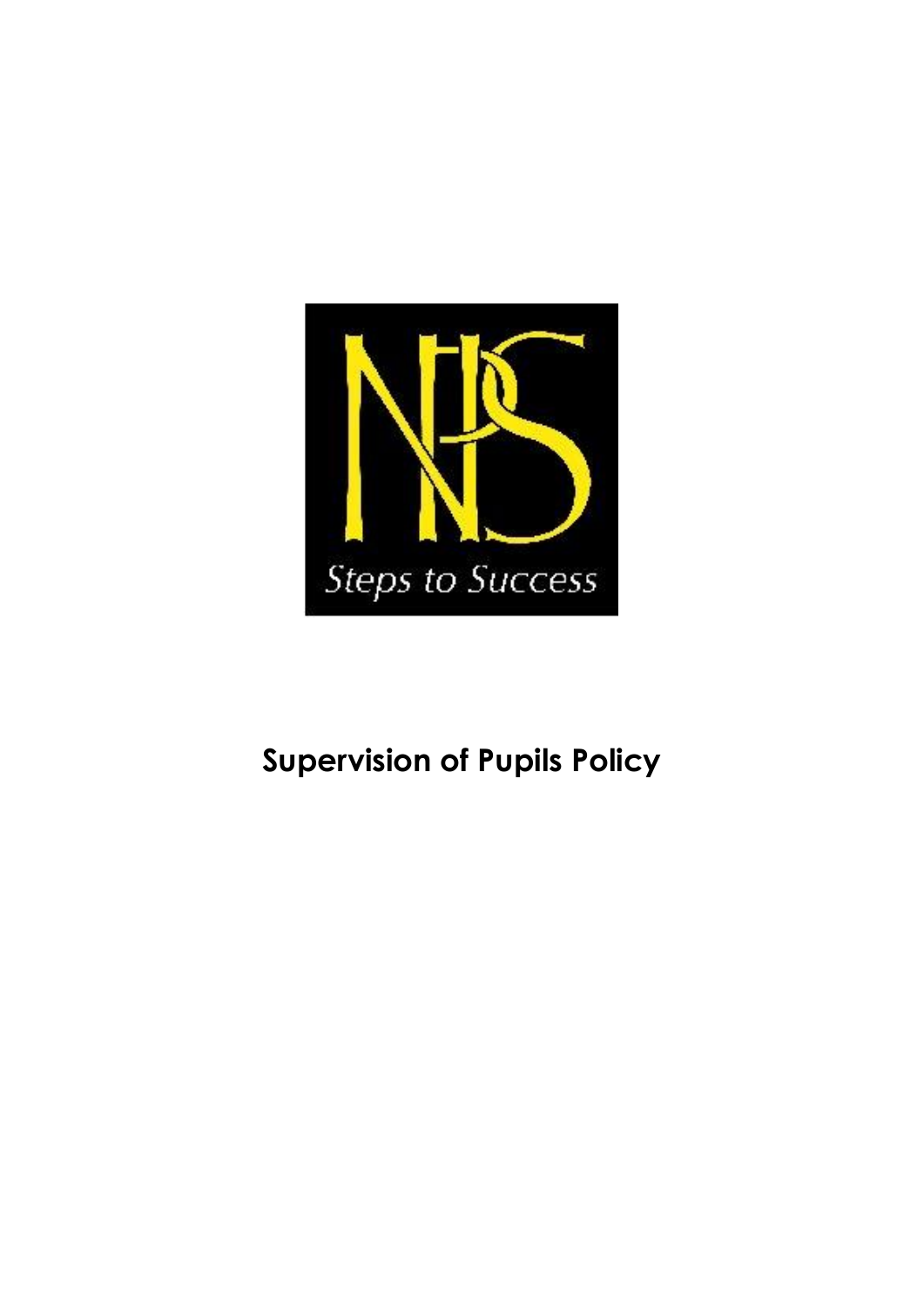# **Supervision of Pupils Policy**

This policy applies to the whole school, including the EYFS. There is also a specific EYFS policy.

# **COVID-19**

Specific guidance relating to the COVID-19 pandemic is dealt with in the Year Group Operational Plans and COVID-19 Risk Assessment. The guidance details measures taken and procedures to be followed in order to reduce the likelihood of infection. This policy has been temporarily amended to comply with the latest guidance on social distancing and the reduction of transmission of COVID-19.

#### **Children's arrival and departure**

Children may arrive at school from 8.00am and are expected to go home by 5.30pm. Pupils are not allowed on site without supervision. At least one member of the teaching staff is always present on duty in order to supervise pupils whenever they are in the school outside normal school hours. All members of the teaching staff are expected to take their share of break and lunchtime supervisory duties, as well as late room duties. A member of the Senior Leadership Team will be on site until all children have left the premises. Pupils are able to call on a member of staff at any time if necessary.

The main duty times are:

- Early morning duty (8.00am 8.30am)
- Break duty
- Lunch-time duty
- After-school duty  $(3.00 \text{pm} 5.00 \text{pm})$
- Extended Late Room (5.00pm 5.30pm)

A supervisor rota is displayed in the staffroom.

#### **Registration**

A register of pupils is taken at the start of the morning and afternoon sessions. Parents are responsible for notifying the school if their child is absent for any reason. The school will always contact the parent if a child fails to arrive at school without an explanation.

For the children in the Early Years Foundation Stage, the school operates identical registration procedures; but in addition, the school will only release a child at the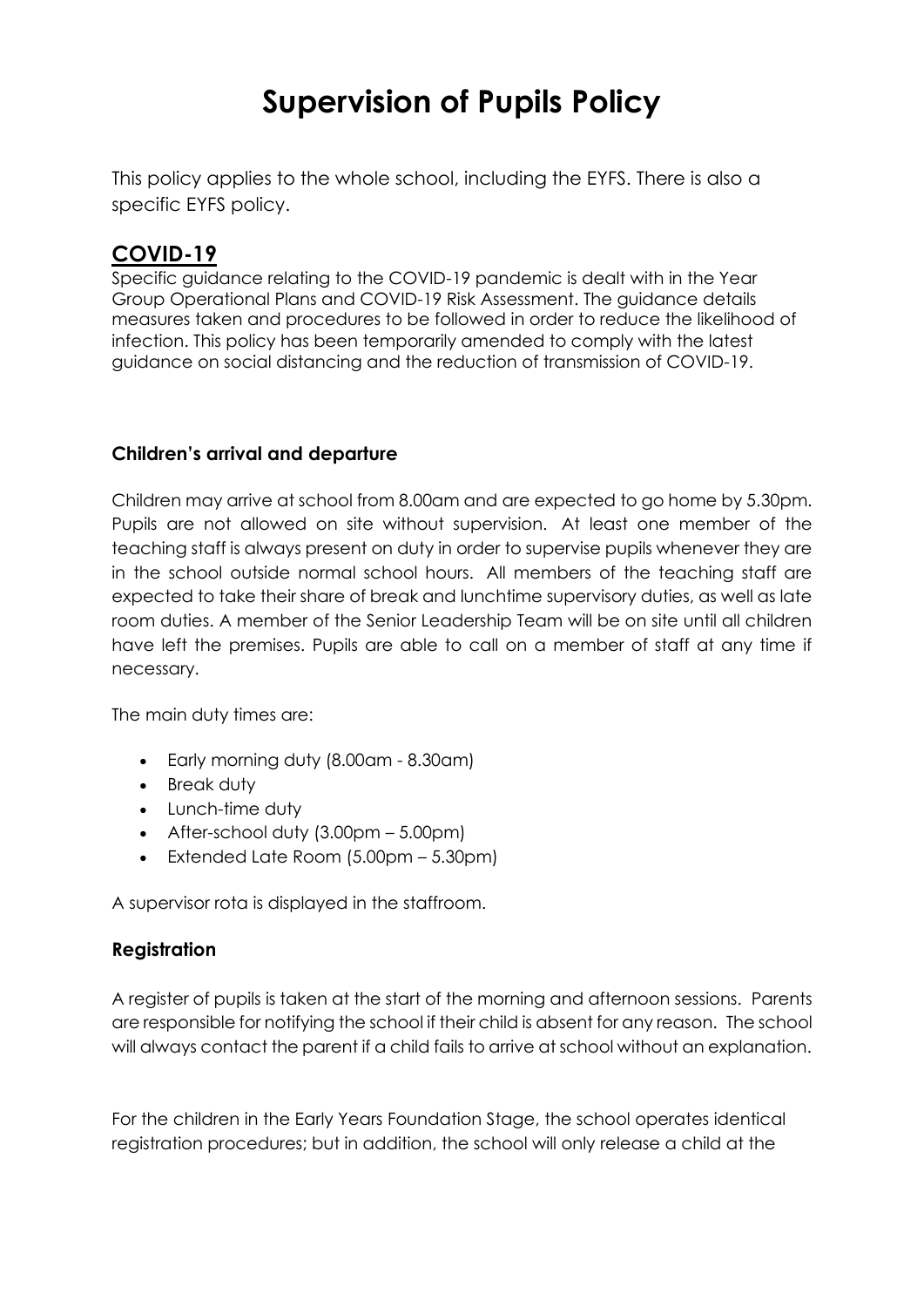end of his or her session into the care of a parent or other individual whose name has been previously notified in writing.

All registers are completed electronically via SIMS by 9.30am. The Bursar is responsible for completing the daily DfE attendance return which has been required since the end of March 2020.

### **Ratio of Adults to Children**

Supervision ratios may be relaxed during the pandemic in order to accommodate staff shortages. However, the following ratios will be adhered to if possible.

- First Steps Nursery 1:8 is the minimum, most of the time 1:6 is achieved.
- Before and After School sessions in First Steps Nursery 1:8
- Reception 1:15
- Before and after School sessions for Reception 1:15
- Year One and Year Two classroom support is provided.
- Years Three to Six as well as Class Teachers, Specialist Teachers and classroom support are also available.
- For Computing and DT classes are usually divided so that extra attention and support can be given to children.
- General support is often available in Science and Art sessions.
- SEN children may, on occasions, require individual support within the classroom.
- The maximum class size in Nursery at NPS is 33.
- The maximum size of classes Reception Year 6 at NPS is 22.

Children are supervised at all times.

It is the responsibility of the Class Teacher to ensure that children are supervised properly.

Teachers and support staff are expected to be present in the appropriate classroom before the start of every lesson.

When changing for PE, a member of staff must be present in the changing room.

Staff are present with the children at lunch to act as good role models and to make sure that children are supervised properly.

At any time during the school day, children are allowed to go to the toilet area for their year group. Nursery children are always accompanied to the toilet by a member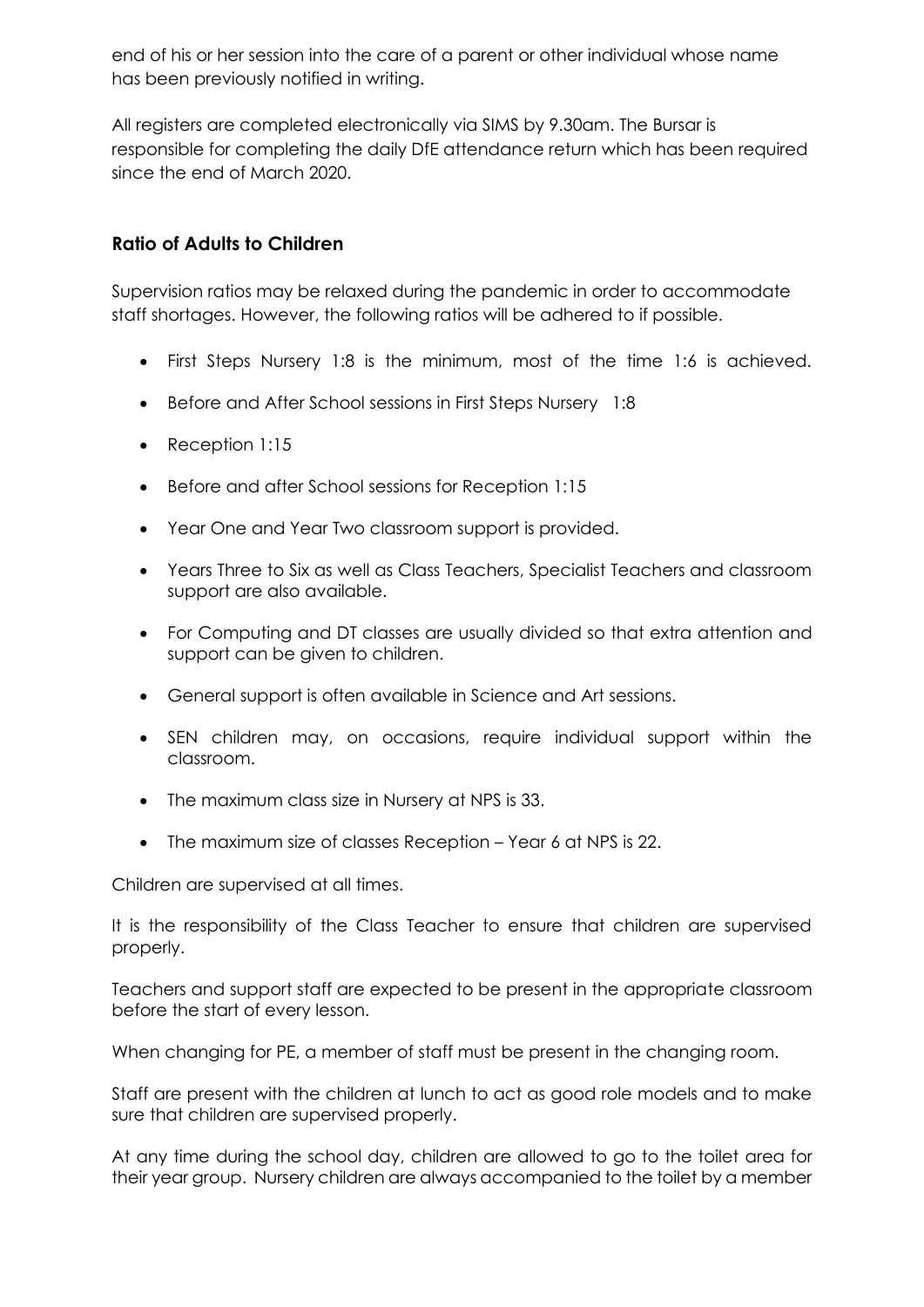of the Nursery staff. Young children may require supervision. For older children the time out of the classroom must be monitored by the Class Teacher to make sure that children are safe.

At breaktimes a duty rota is organised so that adequate supervision is available. A member of staff will never be on his/her own with children in the playgrounds at school or at the Sports Hall.

If a member of staff is absent the Deputy Head Teacher must check the duty rota and arrange 'cover' if needed.

It is the responsibility of staff 'on duty' at breaktimes to monitor the behaviour and interaction of children very carefully.

Before and after core school hours, children are involved in activities appropriate to their age and are supervised at all times.

Any concerns about children's behaviour must be brought to the attention of the Head Teacher or the Deputy Head Teacher.

#### **After School Care**

Children are supervised in their classroom after the teaching day and in late rooms from 4-5pm. These are held in classrooms with staff who children are familiar with and offer a range of activities which are suitable for the age of the pupils. During this time, some pupils may also be attending extra-curricular clubs.

At 5pm, extended late room begins for any pupils who are not collected or scheduled to be collected between 5pm and 5.30pm. This takes place in the library for all pupils with two members of staff. A member of Senior Leadership/Senior Management supervises the door and telephone during this time and assumes responsibility if a child is not collected by 5.30pm.

After 5.30pm, if a child has not been collected, parents or contacts for the child are telephoned by Senior Leadership/Management. The child is reassured that they will be cared for and offered age-appropriate activities while they wait. See Failure to Collect a Child Policy.

#### **Medical Support**

A number of members of the teaching staff and non-teaching staff, who are trained and qualified as First Aiders are able to give emergency first aid. The names of First Aiders are published in the First Aid Policy and displayed on the First Aid Cupboard in the staffroom. A qualified Paediatric first aider is on duty whilst EYFS children are in school and will accompany EYFS children on trips. First aid boxes are in all potentially high risk areas, as well as in the staffroom. The staff members responsible for health and safety regularly check and replenish the first aid boxes.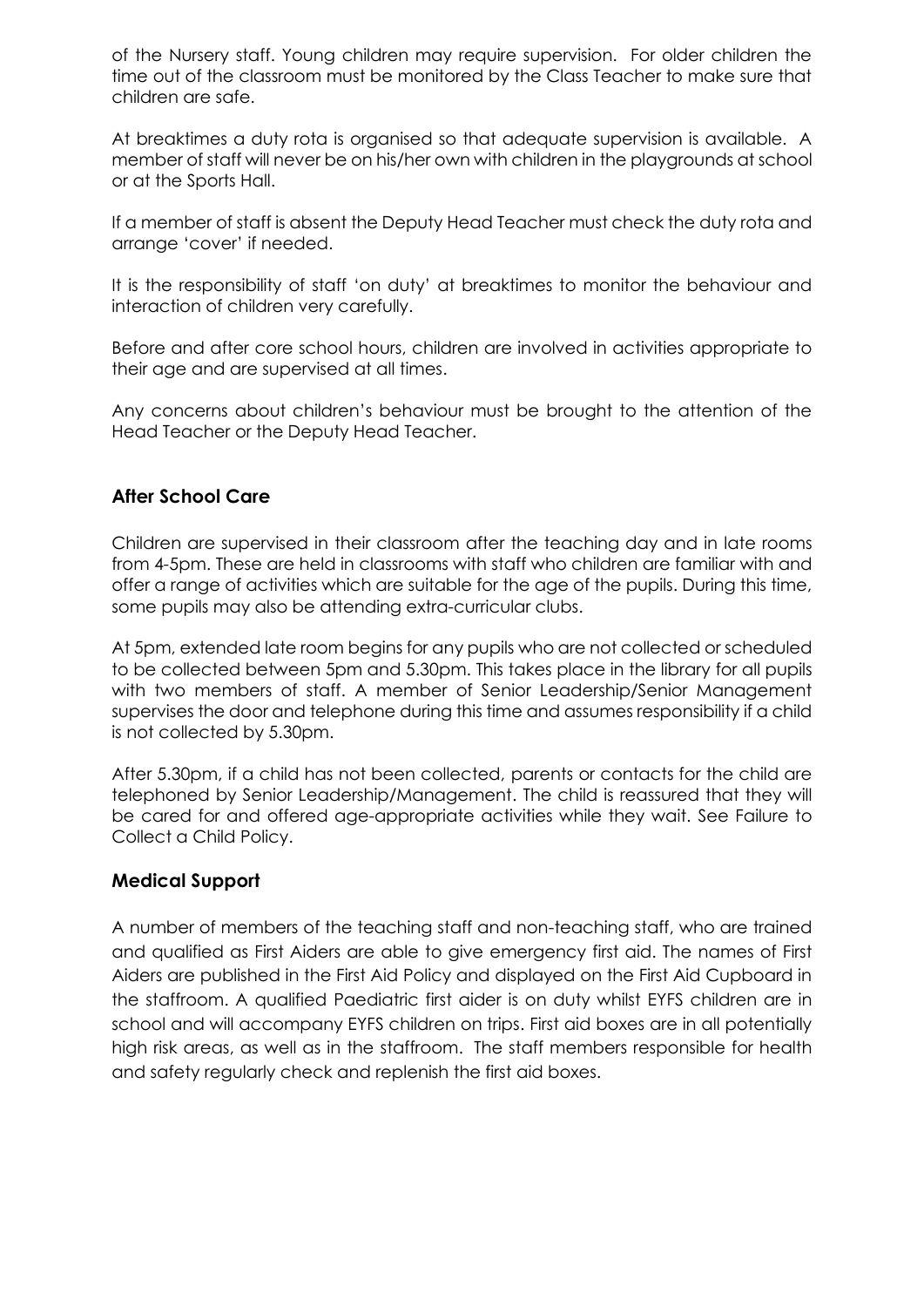#### **Supervision whilst travelling to and from school**

Parents are responsible for ensuring that their children travel safely to and from school. Pupils are expected to behave responsibly when using public transport. Complaints about poor behaviour will be investigated.

### **Supervision during educational visits**

The arrangements for the supervision of pupils during educational visits and trips out of schools are described in our Educational Visits Policy.

#### **Unsupervised access by pupils**

Pupils are not allowed access to the sports hall or playground without a member of staff in charge, and are expected to follow reasonable instructions given to them by teachers or by qualified leaders in adventurous activities.

Pupils do not have access to the Grounds, Maintenance, Catering and Caretaking areas of the school. Clear signs are displayed.

## **EYFS Pupils**

The arrangements for the supervision of EYFS pupils in the Nursery and Reception are set out in the Welcome Booklet, the EYFS Handbook and the Supervision of EYFS Pupils policy.

#### **Security and workplace safety**

Our Health and Safety Policy describes the arrangements for safety of the entire school.

## **Staff induction**

All new members of the teaching staff receive a thorough induction into the school's expectations of the appropriate levels of pupil supervision, including staff:pupil ratios and after school activities. Guidance is given on areas within the buildings and grounds that should be regularly checked when on duty outside normal lesson times, and is available in the staff handbook.

Reviewed September 2021